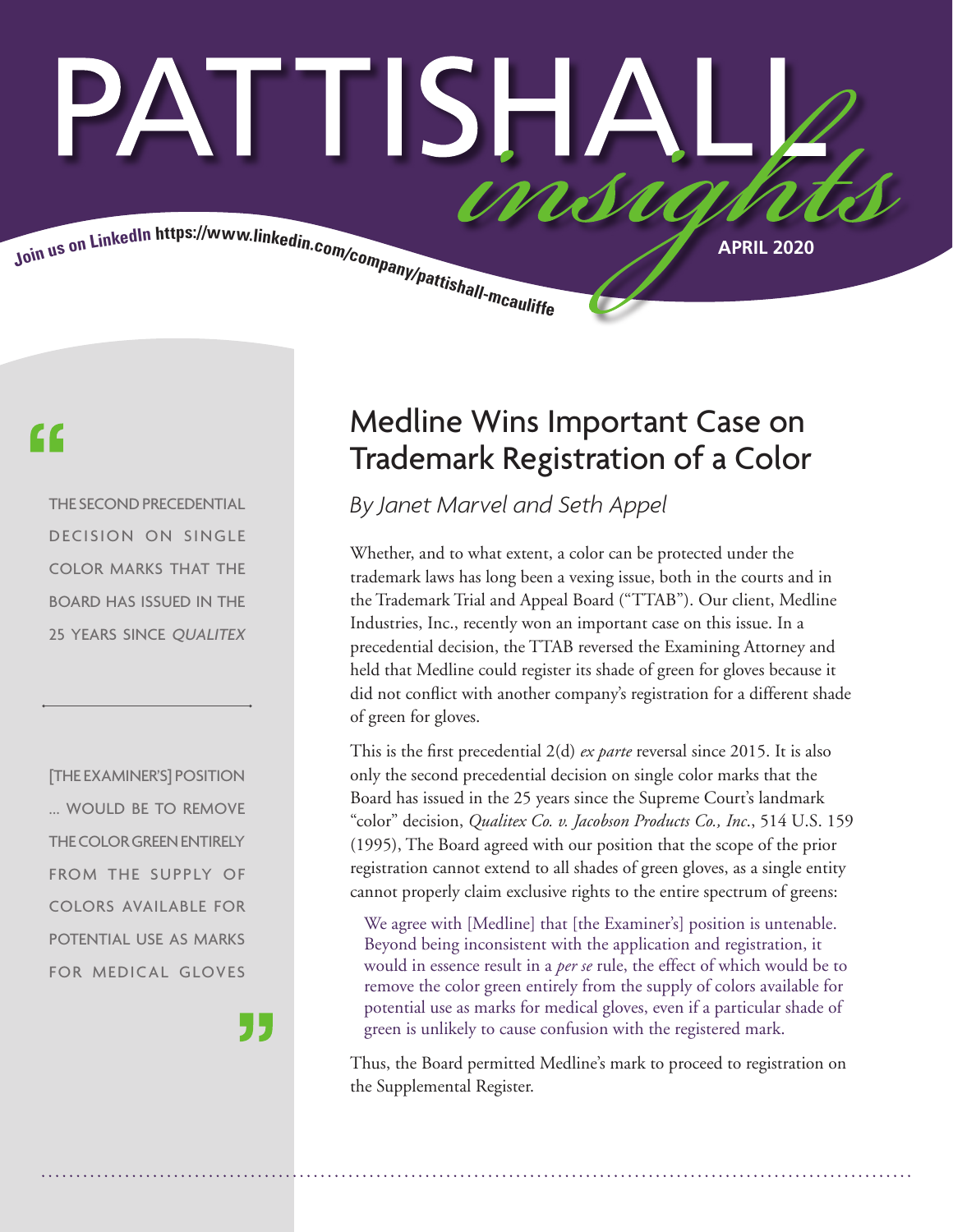#### **Background**

In its 1995 *Qualitex* decision, the Supreme Court held that a single color can be protected and registered as a trademark. The lower courts have recognized, however, that multiple companies can use different shades of a color for the same product without trademark confusion. For example, the court found no likelihood of confusion between different shades of blue grip tape for tennis rackets in *Unique Sports Products, Inc. v. Ferrari Importing Co*., 100 U.S.P.Q.2d 1948 (N.D. Ga. 2011), *aff'd in part, vacated in part*, 720 F.3d 1307 (11th Cir. 2013). Similarly, the court denied a temporary restraining order in *Clam Corp., Inc. v. Innovative Outdoor Solutions, Inc*., 89 U.S.P.Q.2d 1314 (D. Minn. 2008) where the parties sold different shades of blue ice fishing shelters.

In the sole prior precedential TTAB decision on likelihood of confusion between two single-color marks since *Qualitex, In re Cook Med. Tech. LLC*, 106 U.S.P.Q.2d 1784 (T.T.A.B. 2012), the Board found confusion was indeed likely between the applicant's design, which included the color teal, and a prior registered mark for the color blue. The Board explained that teal is a shade of blue, i.e., greenish blue, and therefore, was encompassed by the prior registered mark: By contrast, in the present case, the registered mark and the applied-for mark did not overlap because each was expressly stated to be a specific, different, shade of green.

#### Color Claims in Trademark Applications

The Trademark Office encourages trademark owners to identify their colors by Pantone:

[R]egistered marks designating commercial color identification systems, such as PANTONE ..., may appear in connection with a color identifier in the description of the mark, because greater precision in identifying the color may be critical in accurately describing the mark.

T.M.E.P. § 808.02; *see also* T.M.E.P. § 807.07(a)(i) ("The color claim may also include a reference to a commercial color identification system.").

Since specific Pantone colors were identified in Medline's application and the cited registration, the Board held

that neither trademark owner "claims plenary rights in the color green for medical gloves, but only rights limited to a certain shade." The Board also noted that Medline's claim to Pantone color number 2274C affords greater precision than a "vague description" such as "light green."

#### Colors and Likelihood of Confusion

As we argued, the Examining Attorney's position effectively created a monopoly on a significant portion of the color spectrum, giving the prior registrant the exclusive right to use all shades of green, and to stop competitors from using any shade of green, whether confusingly similar or not. The courts have generally rejected the "color depletion" theory, that sellers will run out of colors if we acknowledge exclusive rights to use this or that color, on the ground that there are in fact many colors to choose from. *See Qualitex Co.* 514 U.S. at 168 ("When a color serves as a mark, normally alternative colors will likely be available for similar use by others."); *Master Distributors, Inc. v. Pako Corp*., 986 F.2d 219, 223 (8th Cir. 1993) (rejecting color depletion theory due to large number of different shades available: "Until secondary meaning has been established in every distinguishable shade of color and in no color at all, a highly improbable situation, there will always be an option available to a new market entrant."). However, if one entity could claim the exclusive right to all shades of a particular color – based on a registration for one specific shade – competitors would indeed run out of competitive options.

Taking into account the many other greens available, the TTAB compared the parties' colors at issue and found that they were dissimilar enough to make confusion unlikely – even when used for identical products in identical trade channels – since the registered mark was a "bright, attention-grabbing hue," while Medline's mark was a "subdued, pale shade." It found that the parties' marks "would be viewed and remembered, at most, as distant relatives in the green family."

Our team handling the case included partners Janet Marvel and Seth Appel and associate Jacquelyn Prom. ■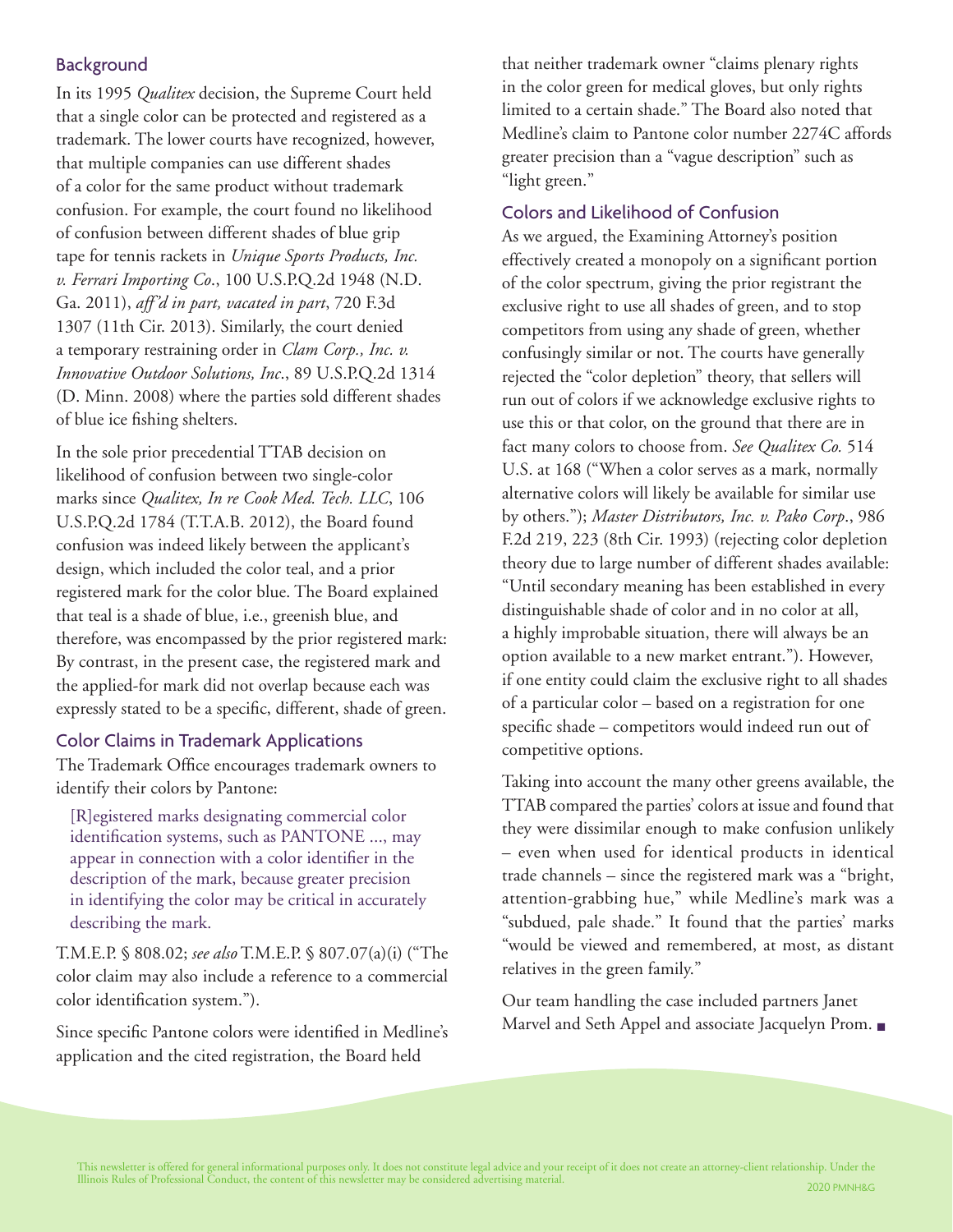

#### NEW ASSOCIATE

#### **Anne Lewis**



We are pleased to welcome Anne Lewis as a new associate. Anne received her J.D. from Tulane Law School in 2015, where she was a published member of the *Journal of Technology and Intellectual Property*. Anne's

experience includes trademark prosecution and litigation, as well as false advertising, defamation, and trade secret matters. During her summers in law school, Anne interned for Time Inc.'s legal department in New York, and the Ministry of Art And Culture in Cambodia. Prior to law school Anne worked for a photography foundation, where she handled gallery sales and exhibition/ event management.

#### **PUBLICATIONS**

#### ■ Jonathan Jennings



Jonathan's update to the Illinois chapter for the book *State Trademark and Unfair Competition Law* will be published online by INTA in April, 2020.

## *firm*NOTEWORTHY

#### SCOTUS Amicus Curiae Brief

**Thad Chaloemtiarana**, **Phillip Barengolts** and **Jacquelyn Prom** filed an *Amicus Curiae* brief in the U.S. Supreme Court on behalf of a Coalition of .Com Brand Owners in Support of Booking.com in *USPTO v. Booking.com B.V.* The Coalition opposes the USPTO's *per se* rule barring registration of any mark that consists of an arguably generic term plus a top level domain.

#### PRESENTATIONS

#### ■ Ashly Boesche



Ashly spoke on "Trademarks and Unfair Competition" to the Attorney Mom Social Club on March 11.

#### ■ Belinda Scrimenti

Belinda will moderate a panel discussion on May 20 for the DC Bar on "Scandalous Marks One Year Later: The Impact of *Brunetti* and the PTO's Commonplace Words Doctrine." The panel will include Mr. Brunetti's Supreme Court counsel, John Sommer, General Counsel of Stussy, Inc., and Megan Carpenter, Dean and Professor of Law, University of New Hampshire Franklin Pierce School of Law. The program will examine Mr. Brunetti's "F.U.C.T." applications and other applications to register allegedly vulgar or inappropriate terms. Online/In person Registration: https://bit.ly/2ULRd7j (date subject to change due to coronavirus).

#### **TEACHING**

#### ■ Jonathan Jennings

Jonathan will teach an online course on Right of Publicity Law this summer for the UIC John Marshall Law School.

#### Managing IP – Americas IP Awards

Pattishall McAuliffe is proud to receive the 2020 "Trade Mark Contentious Midwest Firm of the Year" award from *Managing IP*.

#### Saul Lefkowitz Moot Court Competition

In February, **Jonathan Jennings** and **Janet Marvel** served as judges for the 2020 INTA Saul Lefkowitz Moot Court Competition.